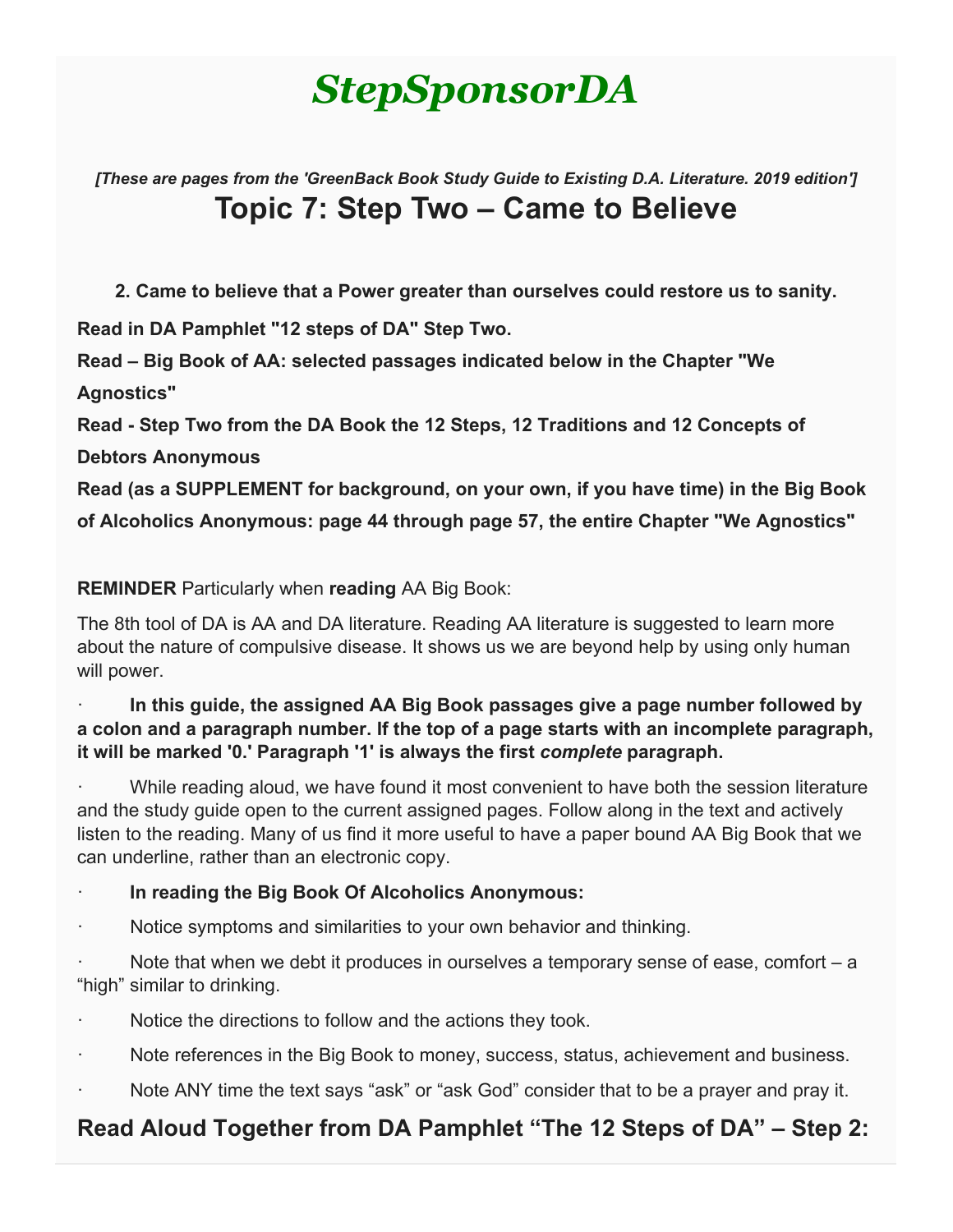#### **o NOTE Insanities p 5. How are the insanities mentioned similar to your behaviors?**

o NOTE A vision of a new Higher Power (H.P.) p 6. What do you envision your H.P. to be today?

## **Read Aloud together some selected passages from "We Agnostics"**

o Lack of power (p 44:1-2)

- o Will knowledge, rules or will power work for us? (p 44:4 to 45:0-2)
- o What if the newcomer doesn't believe? (p 46:1-2, p 47:1)
- o Second step question? (p 47:2)
- o If we "bristle" or resist some of these ideas? (p 47:4 48:0)
- o Where do we find the power? (p 55:2)
- o Look within (p 55:3)

# **Read ON YOUR OWN as a SUPPLEMENT the AABB entire chapter "We Agnostics" p44-57 if you have time.**

# **Read aloud Step Two from the DA Book, The 12 Steps, 12 Traditions and 12 Concepts of Debtors Anonymous**

· **Points to Reflect/Discuss Together with another identified compulsive debtor**:

o Regarding your own debting and finances, what behaviors do you do repeatedly, even though you know better, even though you understand they aren't working, and even though you want to stop?

o What debting behavior do you experience yourself doing that you would describe as insanity?

#### o *What gives you hope that the DA program will work for you?*

### **ANSWER YES OR NO:**

- · Do you believe, or are you willing to believe, that there is a power greater than yourself?
- Do you believe the DA program has worked for others?
- · Do you believe that the DA fellowship & DA program can help you?
- · Do you believe that your solution to recovery from compulsive debting must be spiritual?

Have you come to believe that a power greater than your own will power could and would help you, where you alone could not help yourself?

\_\_\_\_\_\_\_\_\_\_\_\_\_\_\_\_\_\_\_\_\_\_\_\_\_\_\_

# **ACTIONS SO FAR**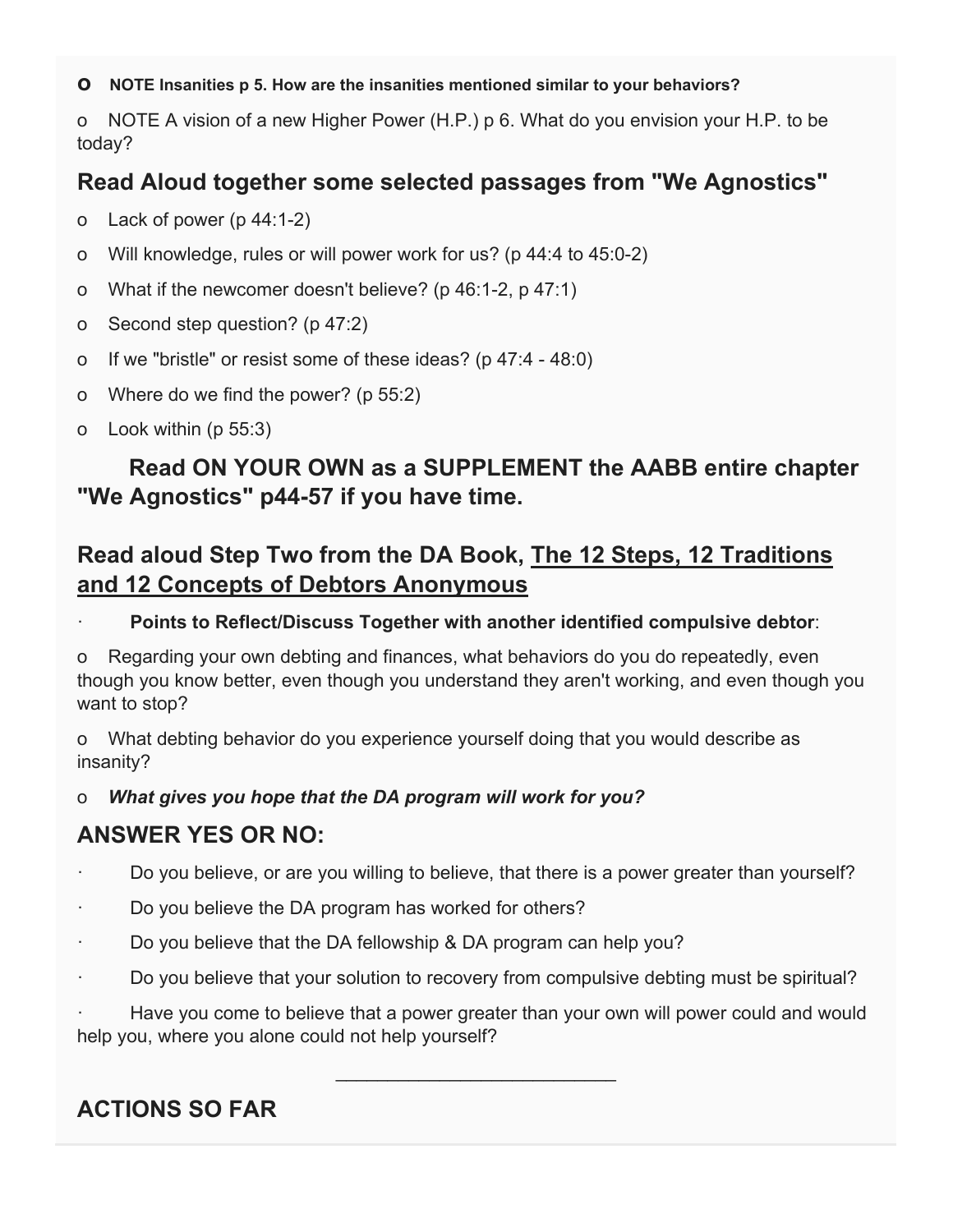#### **DAILY**

- One Day at a Time Abstain from New Unsecured Debt (consider setting a date for your last unsecured debt or your DA Birthday)
- Call a DA member. Ask for support maintaining your DA program work
- Read from a piece of DA or AA Literature
- Answer the study questions as indicated
- Keep a spending record as you spend
- Every morning: Pray for willingness to work your DA program (DA Bookmark Prayers) o Pray the Serenity Prayer
- Spend some time on the READINGS in this study each day as you can, at least 15-20 min or more. *Let whatever amount of time you have be good enough. Keep coming back.*

#### **WEEKLY**

- Attend at least one solution-oriented DA meeting listen for the DA concepts
- At your meeting, share only solutions and only if you have experience doing the work of the meeting topic. If you do not have a solution to share, listen for program-working members of your meetings and ask for their phone numbers or email addresses
- Ask around your "Home" meeting for a sponsor or DA phone partner
- Ask for support maintaining your DA program work

**COPYRIGHT JILL C PETERS dadivadelux@yahoo.com do not duplicate without permission. The GreenBack Book Study Guide to existing DA Literature is a Rough Draft and is not DA World Service Conference Approved**

\_\_\_\_\_\_\_\_\_\_\_\_\_\_\_\_\_\_\_\_\_\_\_\_\_\_\_\_

# **NEXT TOPIC: Topic 8: Step Three – Decision to Turn It Over**

**3. Made a decision to turn our will and our lives over to the care of God** *as we understood Him***.**

**Read in DA Pamphlet "12 steps of DA" step three.**

**Read – Big Book of AA: page 58 through page 63 the Chapter "How it Works"**

**Read - Step Three from the DA Book the 12 Steps, 12 Traditions and 12 Concepts of Debtors Anonymous**